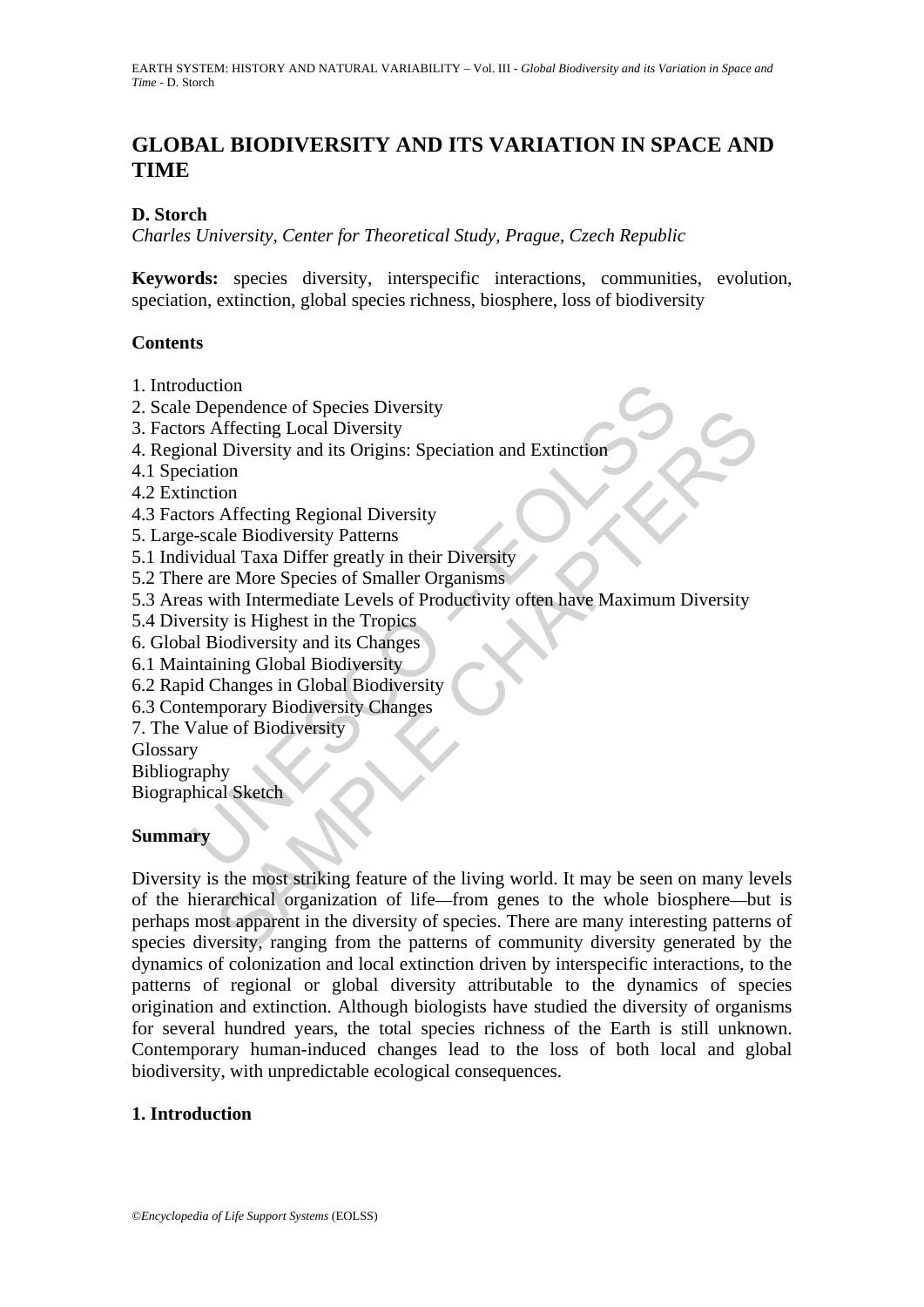The term "biodiversity" refers to the richness of living forms in the natural world. In the widest sense, it comprises the diversity of species living on the Earth, as well as the diversity of molecular mechanisms in the cell, the genetic diversity of populations, and, for instance, the diversity of habitats on a continent-wide scale. However, in a common (and stricter) sense, biodiversity refers especially to species diversity and to the diversity revealed at the higher levels of the organization of the living world (functional units of ecosystems, taxa, communities, habitats, and landscapes), which is supposed to be partially derived from species diversity. Biodiversity is therefore not a single thing or a single "quantity"; although it is possible to measure diversity from a particular point of view, the term refers especially to the fact that the biota consists of many things (individuals, species, processes, communities, and environments) and these individualities together are not easily reduced to a common denominator. Therefore, it refers also to the multi-dimensionality of the living world.

anness together are not easily reduced to a common denominato<br>so to the multi-dimensionality of the living world.<br>entific study of biodiversity from the ecological point of view star<br>when ecologists recognized species dive Fic study of biodiversity from the ecological point of view started in the enerm ecological species diversity as an important feature computities. There were two main questions concerning the diversity est: (1) How is loca The scientific study of biodiversity from the ecological point of view started in the early 1960s, when ecologists recognized species diversity as an important feature of ecological communities. There were two main questions concerning the diversity of communities: (1) How is local diversity maintained? (2) What is the effect of diversity on the stability of a community? The first question is closely related to the old problem of species coexistence: why, within one locality, do species coexist for a long time, without the competitively subordinate species being excluded from the community by one or more dominant species. The second question concerns the intuition that more diverse communities are also more stable. Although that hypothesis was not confirmed, it stimulated intensive research into the diversity of communities during the 1970s. However, during the next decade, ecologists abandoned this field of research, because ecological thinking had substantially changed during that time toward the study of variability, heterogeneity, and individual species ecologies . An individualistic approach to communities had prevailed, and communities were considered more or less random assemblages of mutually independent species. In the last decade of the twentieth century, however, the study of biodiversity began to flourish again. The revival of biodiversity studies has been connected to an appreciation of the loss of global biodiversity and of the evolutionary aspects of biodiversity dynamics. For these reasons, particular attention has been paid to large-scale biodiversity patterns and processes.

Importantly, although biodiversity as a specific theme appeared in ecology in the second half of the twentieth century, taxonomists and evolutionary biologists had of course, studied related phenomena much earlier. The origins of the diversity of organisms, as well as the patterns of diversity within and between taxa, were studied intensively at least since Darwin, but on a much broader scale than the diversity of communities. Evolutionary biology and systematics incorporated the study of diversity of whole taxa on a continent-wide scale, and, for example, paleontology included the study of changes in diversity on a scale of millions of years. Ecologists recognized that diversity patterns are scale-dependent: whereas ecological processes play a primary role within smaller scales of time and space, evolutionary processes are more important within larger scales. However, it has only recently been recognized that both major scales of biodiversity are closely interconnected. On the one hand, ecology (relatively local relationships between organisms) depends on evolution, that forms the properties of organisms involved in these relationships and, on the other hand, evolution is shaped by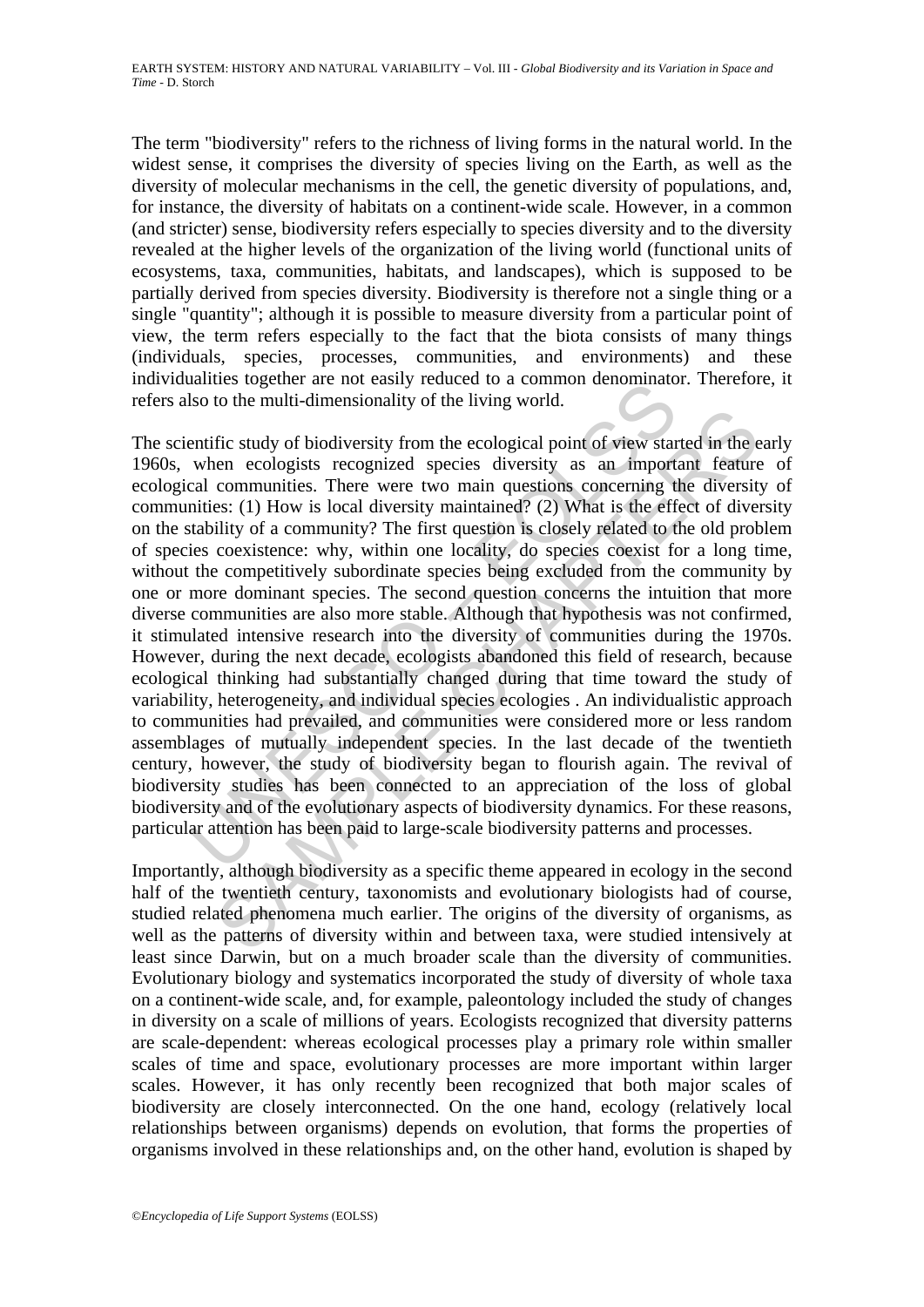ecology, which sets up constraints on the processes driving the evolution of living forms.

#### **2. Scale Dependence of Species Diversity**

According to the processes that contribute to generating and maintaining diversity, three main levels of species diversity can be discerned. Local diversity is the diversity of a single locality, e.g. one wood, meadow or lake. This level depends on the local abiotic conditions, the interspecific interactions, the number of species that are able to successfully colonize the locality, and so on. Regional diversity concerns larger regions, the size of which is comparable to the size of species ranges. In contrast to local diversity, which depends on colonization from adjacent areas, regional diversity depends on the rate of the origination of species within particular regions. Evolutionary processes of speciation and extinction thus govern regional diversity. Global diversity is the species diversity of the entire globe, and is influenced also by speciation and extinction dynamics driven by large-scale geological and/or climatic changes (and, at least sometimes, by internal dynamics, including the activity of one dominant species, e.g. *Homo sapiens*).



Figure 1. Species–Area curves. They are linear in a log-log scale, and they therefore could be expressed as a power law equation  $S=c.A^z$ , where  $S =$  number of species,  $A =$ area,  $c = constant$  representing species diversity per unit area,  $z = slope$  of the curve. The slope of the curve is the most steep for comparison between different provinces, less steep for comparison between isolated islands and the least steep for comparison of different plots within one continuous mainland area. See text for explanation.

These levels of biodiversity are not, of course, strictly separated. We can easily imagine intermediate situations, such as a large island where some species originated on the spot,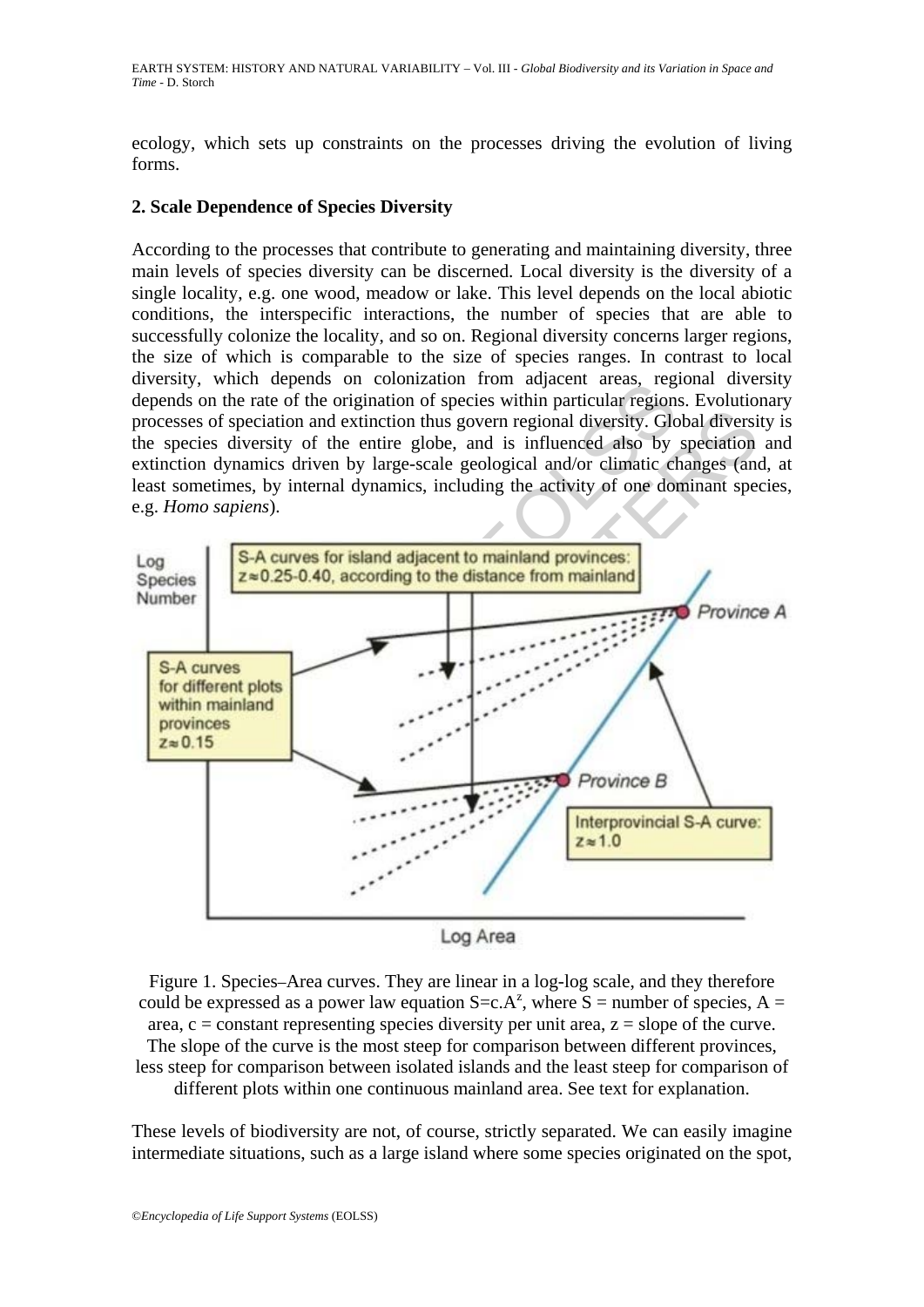while others colonized the island from the adjacent mainland. Moreover, even within large areas, local ecological conditions and interspecific interactions play a role in maintaining diversity. Therefore, there exists a gradual transition from local to regional diversity, following a simple rule that larger areas contain more species. This so-called species–area relationship is highly regular: when the number of species within a set of study plots is plotted against the area of the study plots on a log–log scale (i.e. both axes are log-transformed), the relationship obtained is approximately linear (see Figure 1).

This relationship is regarded as the major and most robust biodiversity pattern. The pattern has no simple explanation, however, and the processes responsible for the pattern differ according to the character of the study plots compared. The slope of the regression line is often higher when the species numbers of isolated study plots (i.e. islands) are compared, and much higher when different provinces (e.g. continents) are compared (see Figure 1).

# **3. Factors Affecting Local Diversity**

on thus offered, and much higher when different provinces or isolated a<br>are compared, and much higher when different provinces (e.g.<br>d (see Figure 1).<br>been of the diversity of local ecological communities has attracted<br>gis See Figure 1).<br>
Affecting Local Diversity<br>
m of the diversity of local ecological communities has attracted the attents for several decades. Individual communities differ greatly in their species for several decades. Indiv The problem of the diversity of local ecological communities has attracted the attention of ecologists for several decades. Individual communities differ greatly in their species diversity. Whereas some communities are composed of only a few species, other communities are extremely diverse: several hundred tree species may occupy one hectare of tropical rain forest, and up to 25 species of plants may be found on a  $10x10$ cm square of temperate meadow. Community diversity may be affected by several factors. Interspecific competition may limit species diversity, because the dominant species may out-compete the subordinate ones in the local community. The intensity of interspecific competition is affected by the productivity of a given environment—when productivity is low, the competition between species is stronger, because the amount of resources shared by the species is more limited. Interestingly, very high productivity may also promote competition, because the very productive environment aids in the proliferation of only the best-adapted species, which out-compete many less adapted species. Therefore, intermediate levels of productivity generally promote the greatest diversity, because there are sufficient resources, but interspecific competition is relatively symmetrical (that is, its effect is not so unidirectional, fast and predictable).

Some factors substantially limit the effects of interspecific competition and therefore promote species diversity. The most important are disturbances—unpredictable events that kill individuals and thus reduce population numbers. As in the case of productivity, intermediate levels of intensity and/or frequency of disturbances promote greater species diversity. When the disturbances are too intense or frequent, they have fatal consequences for population persistence. When the intensity and/or frequency of disturbances is, on the other hand, too low, their effect is not strong enough to have any substantial effect. But when their intensity and/or frequency is appropriate (in relation to many factors and local conditions, such as productivity, life histories of respective organisms, and so on), disturbances may reduce the population sizes of the dominant competitors, enabling the subordinate competitors to survive, and thus promoting species coexistence. Predation could have effects similar to those of disturbance, especially if the predator is opportunistic, i.e. when its prey forms the dominant species. In the case of an appropriate balance of both predation and disturbance, the populations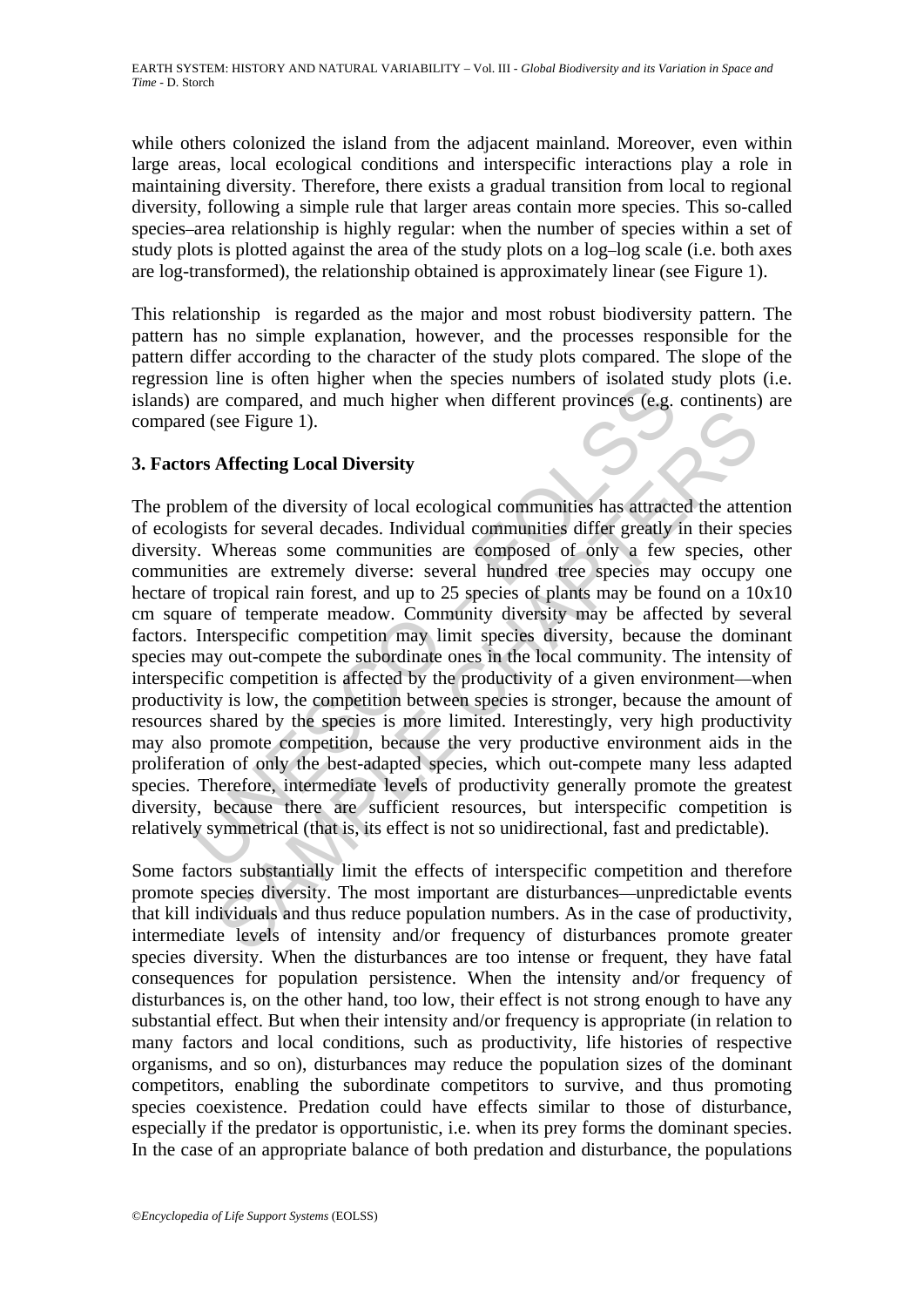of competitively dominant species are prevented from increasing in size to a level where they out-compete the subordinate species.

One of the major factors affecting biodiversity is environmental heterogeneity. It promotes the coexistence of species, because each species may be better adapted to some particular habitat, where it can out-compete other species. Habitat fragmentation may have a similar effect to that of heterogeneity in the strict sense, because it may limit dispersal of the dominant competitor (or predator, for example) and allow a subordinate competitor (or prey, respectively) to persist in local refuges, at least for some time. (On the other hand, habitat fragmentation may lead to population extinction, because small isolated populations are often unable to resist crises.) Environmental heterogeneity is often generated by disturbances, because disturbances are mostly local, creating mosaics of different habitat patches in different stages of recruitment. Environmental heterogeneity is an important factor in the species–area relationship revealed within one continuous landscape (see above): a larger area can comprise more habitat types and thus harbor more species.

Exercise of valuations, because unistances are mostly obcat, can<br>elevent habitat packes in different stages of recruitment.<br>enerty is an important factor in the species-area relationship reveaus landscape (see above): a la ity is an important factor in the species-area relationship revealed within<br>landscape (see above): a larger area can comprise more habitat types<br>more species.<br>This affected not only by local conditions and interspecific in Local diversity is affected not only by local conditions and interspecific interactions, but also by the opportunity and ability of individual organisms to colonize a given locality. This opportunity is greatly limited by the isolation of the locality from other "source" localities. This effect is responsible for the lower diversity of island communities. Species impoverishment on islands is caused by the combined effect of isolation, which limits the colonization rate, and limited area, because limited areas harbor fewer habitat types (see above) and smaller populations of individual species, which are therefore more prone to extinction. Therefore, smaller and/or more distant islands generally contain fewer species. These so-called "island effects" are also responsible for the steeper regression line in the species-area relationship in the case of isolated areas (see Figure 1), because immigration does not compensate for species extinction on the smaller islands. However, the presence and strength of island effects depends on the organisms involved, because "isolation" itself is recognized differently by different species. For some good dispersers (e.g. albatrosses or plants with light spores) even remote oceanic islands are not in fact "isolated," whereas for poor dispersers (e.g. some plants) individual patches of forest within a deforested area could represent true islands.

The size of the species pool (i.e. the set of the species able to colonize any given locality) seems to be even more important for local species diversity than the other factors. Some areas are species-poor simply because there are no more species in the entire region that could occupy the area. One hectare of temperate forest in Southeast Asia contains several times more tree species than one hectare of the same forest in Europe. This is not because of any of the factors mentioned above, but simply because the regional tree diversity of Europe is six times lower than the tree diversity of Southeast Asia (due to the geographical constraint of south–north migration in Europe and the devastating effect of ice ages). Therefore, local diversity could be largely affected by regional diversity. The most extreme formulation of this statement, the socalled "species pool hypothesis," states that the effects of local factors on local species diversity are mostly minor in comparison with the effects of the species pool, i.e. the regional diversity.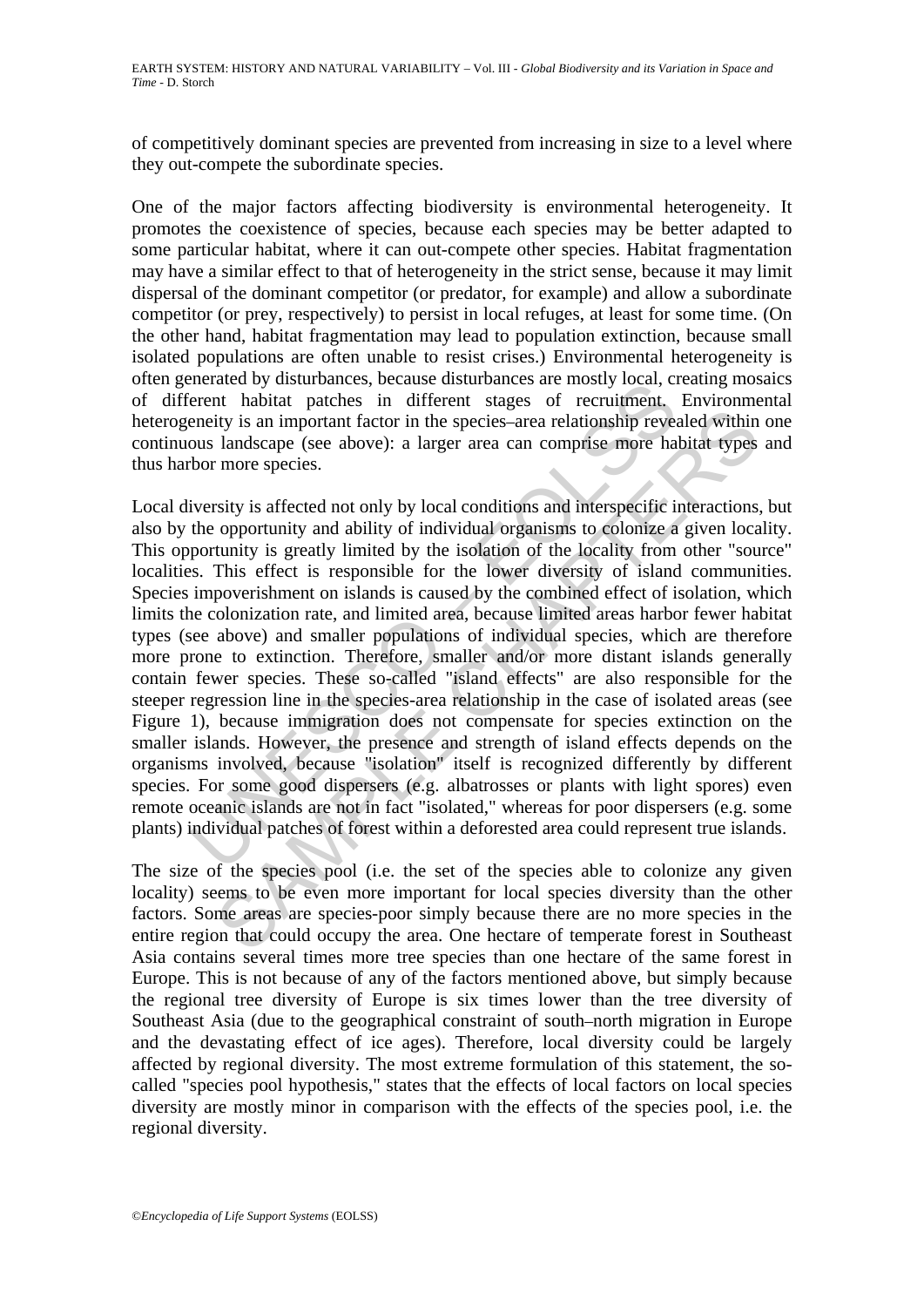### **4. Regional Diversity and its Origins: Speciation and Extinction**

Regional diversity is the diversity of regions that are large enough to contain whole species geographical ranges. Therefore, it is supposed that the species originated in these regions (rather than colonizing these areas from outside), and the processes responsible for their origin and maintenance are regarded as important within that scale of diversity. Regional diversity is thus affected by the dynamics of speciation (the origination of species) and extinction. The factors influencing the rate of speciation and extinction affect the resulting regional diversity.

### **4.1 Speciation**

ion is the process of one ancestral species dividing into two or mo<br>es represents a distinct evolutionary line (i.e. a group of organ<br>n evolutionary path), and in sexually reproducing organisms this<br>ecies individuality) is represents a distinct evolutionary line (i.e. a group of organisms sharinoulutionary path), and in sexually reproducing organisms this common represents a distinct evolutionary line (i.e. a group of organisms sharinoulutio Speciation is the process of one ancestral species dividing into two or more new species. A species represents a distinct evolutionary line (i.e. a group of organisms sharing a common evolutionary path), and in sexually reproducing organisms this common path (i.e. species individuality) is ensured by interbreeding (i.e. the flow of genetic information between individuals within a population). Therefore, speciation in sexually reproducing organisms is caused by the division of ancestral species into two or more populations in which individuals can interbreed with each other, but cannot interbreed with individuals from the other population(s). The populations may be divided initially by any geographical barrier (e.g. a mountain ridge, or a sea) and subsequently may evolve separately. Due to their independent evolution, when the populations meet again, they may be reproductively incompatible, thus forming new species. Alternatively, they might interbreed, but due to their differences, the hybrids might be less fit and natural selection could lead (after generations) to the avoidance of mating of individuals from the different populations (species). This type of speciation, caused primarily by geographic separation of populations, is termed allopatric speciation (allopatric: inhabiting different areas). By contrast, in so-called sympatric speciation (sympatric: inhabiting a common area), the species divide without a preceding geographical division of populations. Especially in plants, but also in some fishes and amphibians, the species division may be caused by interspecific hybridization that is often accompanied by the multiplication of chromosomes (polyploidy). The individuals differing in chromosome number may be unable to mate successfully with individuals of the ancestral species, thus forming a new species. Another form of sympatric speciation is sometimes called ecological speciation and occurs when the ancestral species can specialize ecologically in several alternative ways. When, for instance, the ancestral species is able effectively to exploit either one resource type or another, but not both types simultaneously, some individuals specialize for one type and some for the other type. Hybrids of the two ecological specialists would not be able effectively to exploit either resource type, and hybridization between the two types of specialist would therefore not be advantageous. Natural selection in that case would lead to the avoidance of interbreeding between the two types of specialists, and thus (after generations) these specialists could form new, ecologically distinct species.

It was supposed for a long time that allopatric speciation was the major speciation mode. The main pieces of evidence came from the fact that isolated areas such as islands carry plenty of endemic species, i.e., distinct species that are restricted to the isolated area. Therefore, isolation almost always led to speciation within evolutionary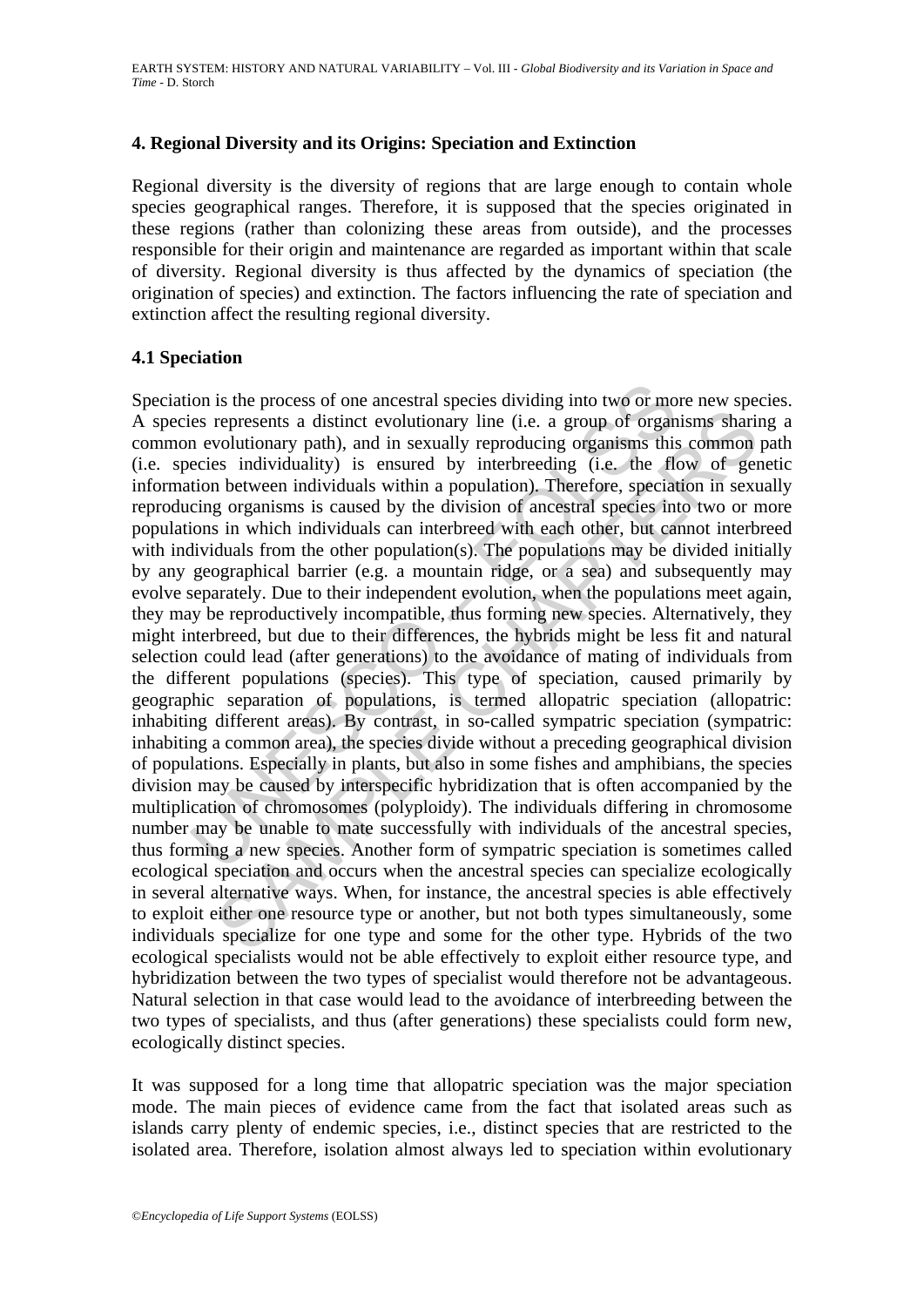time scales. Sympatric speciation appeared to be only a minor speciation mode — inter– specific hybridization and polyploidization were too rare; and competitive speciation seemed rather improbable for genetic reasons (there was the theoretical problem of how genetic mechanisms could lead to the avoidance of interbreeding between differently specialized individuals). Contemporary evidence suggests, however, that sympatric speciation is much more probable than was previously thought. There are some groups of closely related species inhabiting common places whose preceding geographical subdivision is highly improbable. In addition, there are some species that are ecologically subdivided although the subpopulations still interbreed. One important factor promoting (or even enabling) this type of speciation is assortative mating, i.e. preferential mating between partners ecologically similar to each other. Sometimes assortative mating may lead to speciation even without complementary ecological specialization.

- -
- 
- -

# TO ACCESS ALL THE **21 PAGES** OF THIS CHAPTER, Click here

#### **Bibliography**

Magurran A. E. and May M., eds. (1999). *Evolution of Biological Diversity*, 329 pp. Oxford University Press. [Up-to-date review of evolutionary sources of biological diversity, speciation and extinction dynamics.]

Raup D. M. (1991). *Extinction: Bad Genes or Bad Luck*? 22 pps. New York: Norton. [A comprehensive overview of theories and facts about large extinctions and extinction dynamics.]

TO ACCESS ALL THE 21 PAGES OF THIS CHAPT<br>
TO ACCESS ALL THE 21 PAGES OF THIS CHAPT<br>
Click here<br>
and May M., eds. (1999). Evolution of Biological Diversity, 329 pp.<br>
14. E. and May M., eds. (1999). Evolution of Biological D Ricklefs R. E. and Schluter D., eds. (1993). *Species Diversity in Ecological Communities: Historical and Geographical Perspectives*, 414 pp. University of Chicago Press. [The most important contribution to the theory of species diversity of communities. Overview of factors affecting diversity, ranging from local to geographical, and historical ones.]

TO ACCESS ALL THE 21 PAGES OF THIS CHAPTER,<br>
E. and May M., eds. (1999). Evolution of Biological Diversity, 329 pp. Oxford University of the eview of evolutionary sources of biological Diversity, 329 pp. Oxford University Rosenzweig M. (1995). *Species Diversity in Space and Time*, 436 pp. Cambridge University Press. [An excellent attempt to identify and explain the main large-scale diversity patterns from a general theoretical point of view. The general theory of species diversity is based on the assumption that area is a major factor affecting speciation and extinction dynamics, and consequently almost all diversity patterns.]

Wilson E. O. (1994) *The Diversity of Life*, 406 pp. New York: Norton. [A famous and very popular book about diversity, from its origin and dynamics to its contemporary loss and consequent conservation issues.]

#### **Biographical Sketch**

 **David Storch** is a research fellow and vice-director at the Center for Theoretical Study, The Institute for Advanced Studies at Charles University and the Academy of Sciences of the Czech Republic, and associate professor at Department of Ecology, Faculty of Science, Charles University. He is interested in general and evolutionary ecology, biodiversity, community ecology, biogeography and macroecology, and his research concerns mainly relationships between species spatial distribution and biodiversity